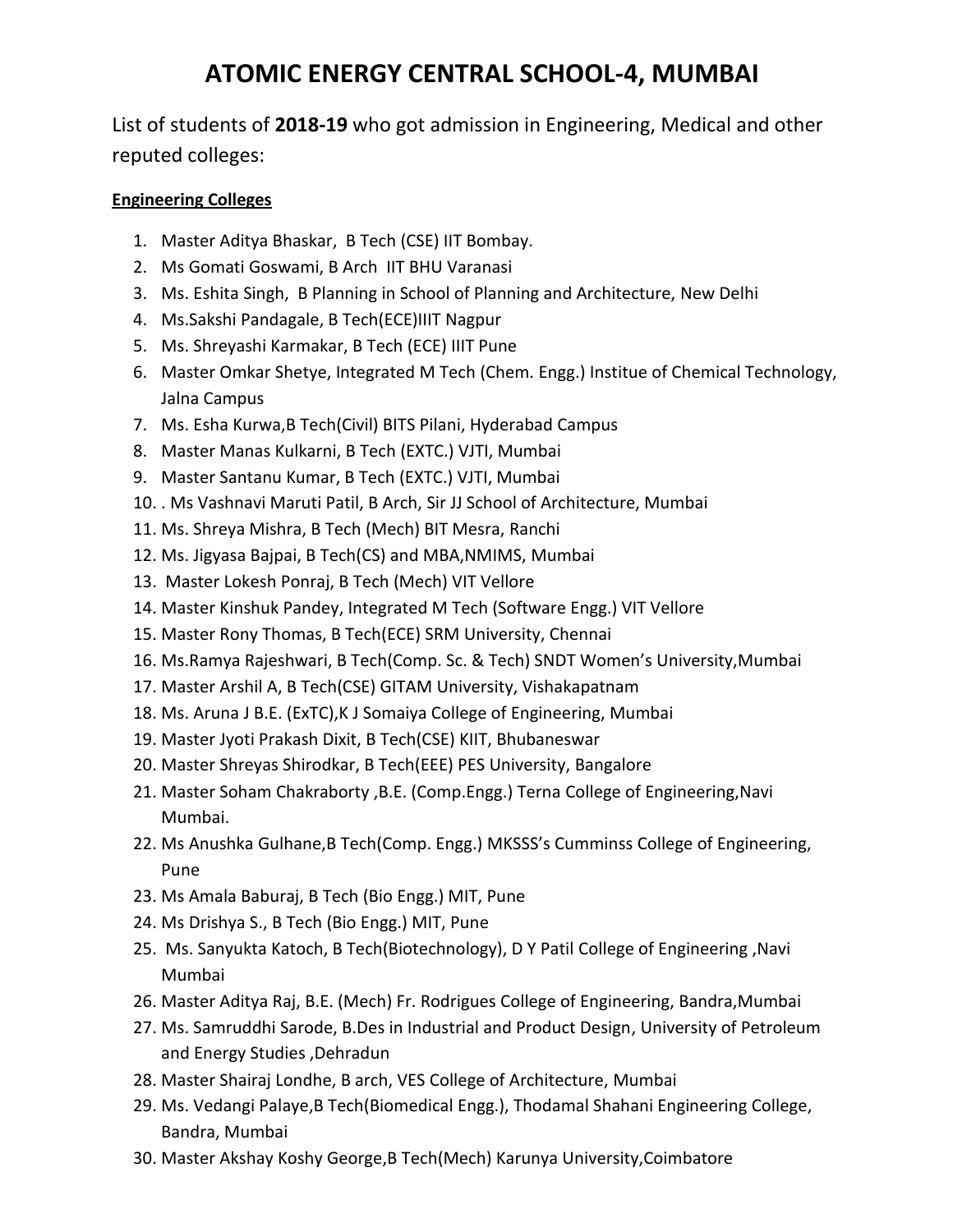- 31. Master Omkar Jalgaonkar, B Tech(CSE) Vidyalankar Insitute of Technology, Mumbai
- 32. Ganesh Gujjeti, B Tech(EXTC) SIES, Graduate School of Technology, Navi Mumbai
- 33. Gaurav Gujjeti, B Tech(EXTC) SIES, Graduate School of Technology, Navi Mumbai
- 34. Master Satyam Jagdale, B.E.(Electronics), Shah and Anchor Kutchhi Engineering College, Mumbai
- 35. Master Jayesh Suryawanshi, B.E.(EXTC)), Shah and Anchor Kutchhi Engineering College, Mumbai
- 36. Master Sanket Kadam, B E (Electrical) Fr. Agnel Engineering College, Vashi, Navi Mumbai.
- 37. Master Pritam S Suttraway, B E (ExTC) K J Somaiya College of Engineering, Mumbai
- 38. Ms. Shehal Jadhav, B. Tech (Com.Engg.) SIES, Graduate School of Technology, Navi Mumbai
- 39. Ms. Parvathi Nair, B.E.(IT) Pillai College of Engineering, Panvel
- 40. Ms. Sai Pavani Lanka, B.Tech(IT) SIES, Graduate School of Technology, Navi Mumbai
- 41. Master Mahesh Bhagat, B.E.(Electronics) VES Institute of Technology ,Mumbai
- 42. Master Aryan Agarwal, B.E.(IT) Pillai College of Engineering, Panvel
- 43. Master Anshuman Sengar, B.E. (ExTC) Ramrao Adik Institute of Technology, Nerul, Navi Mumbai.
- 44. Master Mandar Gajbhiye, B.E. (Electronics) Ramrao Adik Institute of Technology, Nerul, Navi Mumbai.
- 45. Miss Kritika Singh, B.E. (Electronics) Ramrao Adik Institute of Technology, Nerul, Navi Mumbai.

## **Medical Colleges**

- 1. Master Nakul Shedge, MBBS, Seth G S Medical College and KEM Hospital, Mumbai
- 2. Master Nikhil Shedge, MBBS, HBT Medical College aand Dr.R N Cooper Municipal Medical College and General Hospital, Mumbai
- 3. Master Rudransh Maheshwari, MBBS, L T Memorial Medical College,Sion,Mumbai
- 4. Master Sohan Raut,MBBS, Vasant Rao Pawar Medical College, Hospital and Research Centre, Nashik

## **Other Reputed Colleges**

- 1. Master Saket Kumar, Int.M. Sc, Centre of Excellence in Basic Sciences,(CBS),UM-DAE,Mumbai
- 2. Ms. Lis Maria, BBA(Comp. App + AI) Christ College, Pune
- 3. Ms. Ayushi Raut, B Sc.(Forensic Sc.) Institute of Forensic Science, Fort, Mumbai
- 4. Master Raj Kolambekar, B sc.(Microbiology), Ramnarain Ruia College, Mumbai
- 5. Master Udit Raj, B Sc.(Eco) NMIMS ,Mumbai
- 6. Ms Anindita Mandal B Sc. (Microbiology), K J Somaiya College of Science and Commerce, Mumbai
- 7. 6. Ms. Srishti Ananya, B Sc. B.Ed. Regional Institue of Education, Bhopal.
- 8. Ms. Bhavika Vispute, B Sc(Biotechnology) Pillai College of Arts, Commerce and Science, Panvel